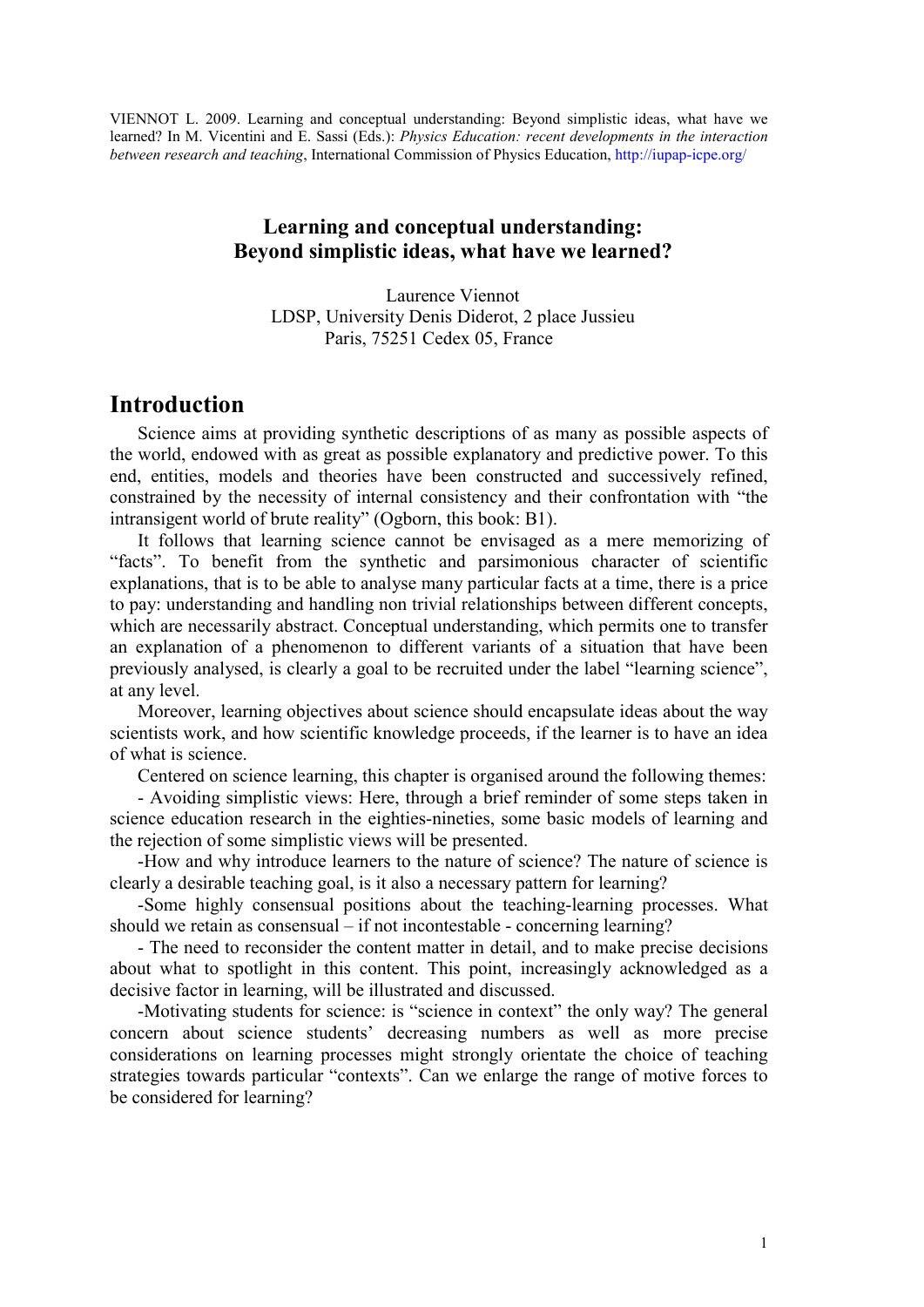# Avoiding simplistic views on learning: what was gained in the eighties and nineties

### Striking findings on learners' conceptions

Conceptual understanding, as opposed to rote learning or algorithmic execution of procedures, has been the target of a wide current of research for the last three decades. Knowing better the processes in play when learners' knowledge in science evolves, especially through teaching, became all the more crucial in the 70s as there was a notable disillusionment after a few big projects intended to improve science teaching such as PSSC in USA, Nuffield in UK, or PLON in the Netherlands, which turned out to be less successful than expected (Lijnse 1994: 94). The most important domain initially developed during the last three decades concerned students' pre-instructional ideas or beliefs that were not compatible with the science views. These "naïve ideas", "conceptions", or else "alternative frameworks" often turned out to be very resistant to teaching, which suggested that they are deeply rooted. The possibility that commonly used approaches to teaching were inappropriate also emerged.

For instance, as reported in the beginning of the eighties (e.g. Delacôte *et al.*, 1983, Driver et al. 1985), students in many countries were shown to give the same types of answers to paper and pencil questionnaires, associating motion and force in a quasi linear relationship, thus violating Newton's laws. Similarly, heat and temperature seemed to be confounded by many learners, if judged through their answers to specific questions. Or else, light was thought to be visible in itself, as a luminous source would be, whereas its path in empty space or in a medium can be detected only by its impacts on diffusive objects. In the same line, an optical image was commonly thought to travel in space as a whole, even said to arrive "erected this time" on a screen in case the lens in between the object and its image was removed.

After a few years dominated by the listing of these kinds of conceptions, the importance of highlighting more transversal aspects of reasoning - "mental models" (e.g. di Sessa, 1983) - or wider patterns of reasoning - appeared clearly. In particular, causality (Andersson 1986, Gutierrez & Ogborn 1992) and temporality were shown to provide good candidates to occupy a central place in the characterising of "common ways of reasoning". The "sequential reasoning" (Closset 1983, Shipstone 1985) about electric circuits consists in thinking of the current as starting from the battery, then endorsing different episodes (such as a using up of the current) with no reaction from downstream onto the upstream portion of the circuit. Far from a systemic view, the explanations in this domain were framed as stories. Rozier found the same flavour of chronology in explanations provided about multivariable problems, despite the absence of any circuit-like structure (Rozier & Viennot 1991, see also Viennot 1996-2001). In common responses to qualitative questions in thermodynamics, the different variables are dealt with individually and sequentially in a story-like series of cause-effect links, whereas, in the taught quasi-static approach, they should be seen as changing (quasi-) simultaneously under the permanent constraint of some simple relationships – such as pV=nRT. This kind of reasoning was shown to have an impressive generality, in physics and elsewhere.

An important point is that these fundamental ways of reasoning appear as even more resistant than particular conceptions considered in isolation. For instance at the end of their studies at university, most students correctly answer that two identical bulbs on each side of a resistor in a series circuit light equally brightly. But if they are destabilised by a less classical setting, like a black box between the same bulbs, they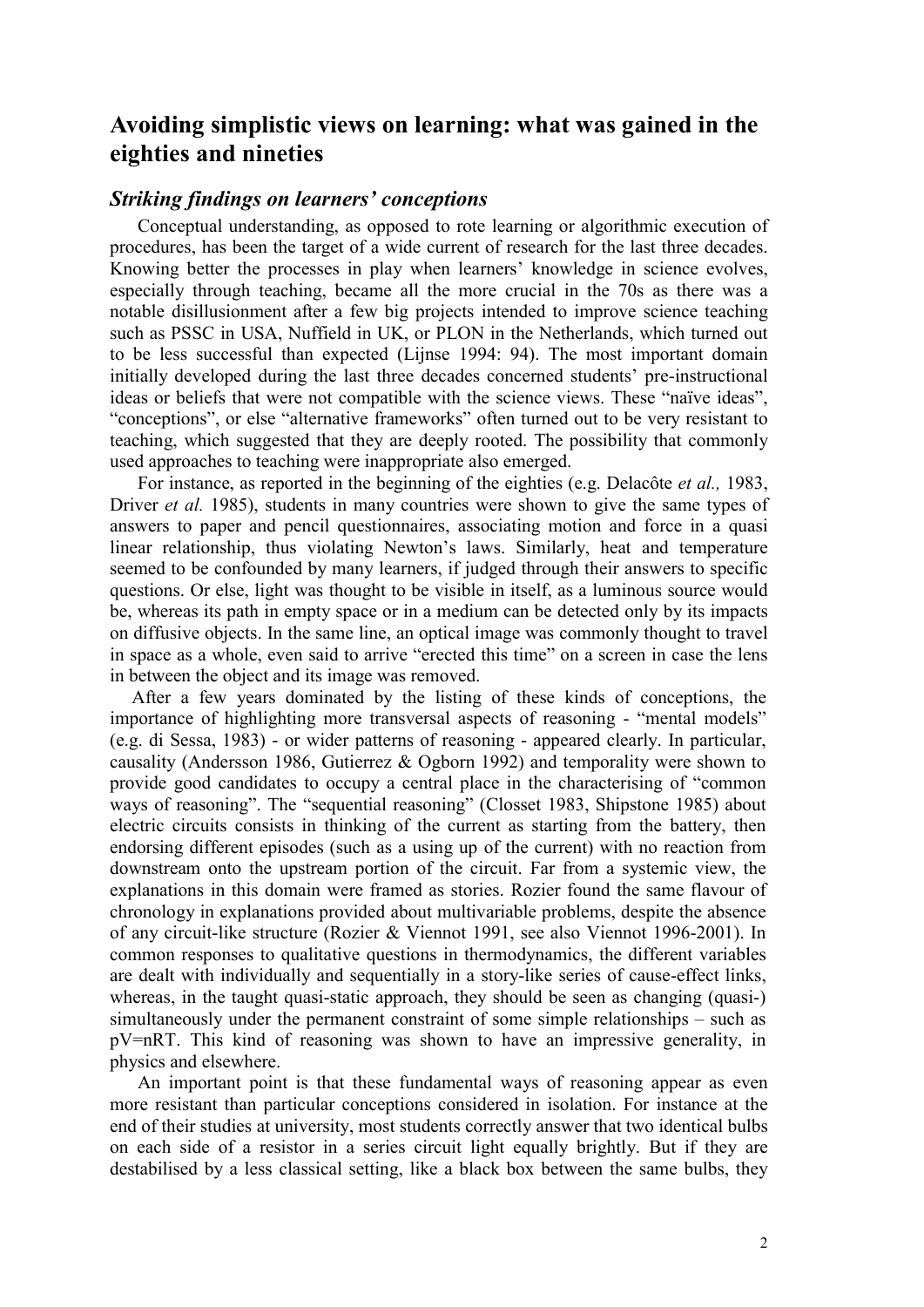frequently give "sequential" answers, for instance: that the bulbs light equally brightly if there is no battery in the black box. As Closset highlighted (Closset & Viennot, 1984: 415), sequential reasoning adapts itself to new knowledge, but does not disappear in socalled "experts".

After all of these findings, a view of the learner as a "tabula rasa" was unanimously rejected.

Another simplistic idea - that common trends of reasoning would be totally renounced by "experts" after a certain stage in the development of their knowledge – was less frequently argued against, although it deserves very serious attention.

Some distance was also taken (Viennot, 1991) from the idea that any "conception" would necessarily be *directly* inspired by everyday life: for instance, that in the absence of any lens, we do not observe on the walls an image "erected this time" of a nearby bulb, as would be suggested by very common students' responses to classical tests. The hypothesis of a parallelism between the historical development of science and that of pupils' ideas had also to be seriously reconsidered (Lythcott, J. 1983).

A natural outcome of these findings was to seek how to change current teaching practices, in order more efficiently to have students change their views. The question posed was how to optimise such a change, given particular teaching goals.

Among the various types of 'outcomes for teaching' that were suggested, at least can we say that a consensus emerged (Novak 1988) to discard a purely transmissive model, according to which clear explanations of science phenomena and theories would be enough for students to learn them. Such a model was no longer considered as a serious candidate to improve the common outcome of current science teaching with its cortege of unaffected misunderstandings.

However, as we shall see later, problems with a transmissive mode of teaching were often confounded with doubts about the authority of teachers and of scientific knowledge itself. 'Avoiding authority' became a main argument against transmissive methods, as opposed to their inefficiency.

#### "Constructivism" recruited for conceptual change

These findings did not serve only to specify teaching goals – typically: changing students' views concerning such and such common idea – but they were embedded in a widely shared "constructivist" perspective. As repeatedly claimed, children were not seen as passive learners, but were considered as "actively constructing their own knowledge" - innumerable references might be given here. Of course, some reductive comments may present this "constructivist" perspective as obvious, given that it is difficult to envisage a learning process in which the student would be totally passive. Such comments would result in emptying this idea of any noteworthy content. In fact, this current of thought strongly stresses as central for learning the student's intellectual commitment to confront his/her previous knowledge, the kind of experimental evidence available to him/her and others' ideas. As Duit & Treagust comment (2003: 673) quoting Duit (1999), "conceptual change has become the term denoting learning science from constructivist perspectives", given that usually students' conceptions are in stark contrast to the concepts to be taught or to the views of science to be developed.

What might be called "the conceptual change movement" was clearly rejecting a purely transmissive model, but also discarded was a model of purely inductive rediscovery, relying only on the autonomous confrontation of the learner with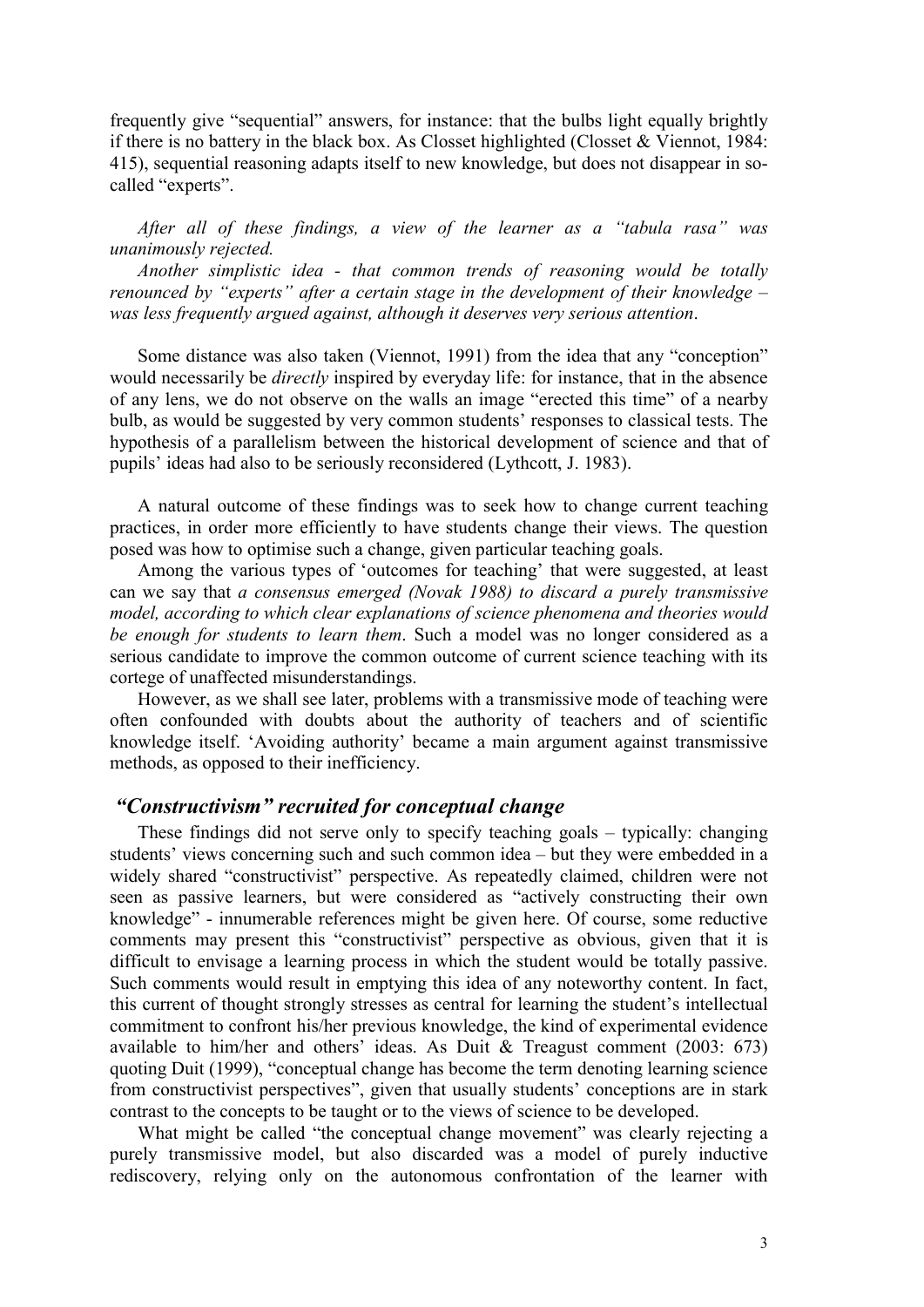experiments. Be it only by selecting learning tasks, or more generally by designing detailed guiding strategies, researchers widely proposed and experimented with ways of teaching in which the teacher takes an important place.

The need to reject the simplistic model of purely inductive discovery learning is clearly agreed on in the science education research community.

This said, students' conceptions may be seen as impediments to be fought, in line with Bachelard's claim (1938: 14) "on connait contre une connaissance antérieure, en détruisant des connaissances mal faites (…)", or as a starting points on which to build – or "to scaffold" (e.g. Scott et al.'s, 1998) - new knowledge, through a step-by-step process, carefully guided.

Cognitive conflicts – supposed to occur when an experiment contradicts a learner's expectation, or when incompatible ideas are in competition -. thus came to be seen as central to learning, and - very often - as a necessary starting point of teaching.

A particularly well-known conceptual change model was that proposed by Posner et al. (1982) and subsequently refined (see for instance Hewson & Hewson 1984, 1992). In this model, a radical conceptual change – as opposed to a mere adaptation - is envisaged. Such a change is supposed to occur when a student is dissatisfied with an initial view, provided a new conception appears as a good candidate for replacing the prior one. The conditions to be fulfilled by the replacement conception are that it is intelligible, plausible and fruitful. This means that its meaning is understood by the learner, who finds this new idea believable, and that this idea brings with it some benefits: solutions to various problems or stimulating questions. Beyond the idea of a cognitive conflict raised by the unexpected result of an experiment, that of competition between several conceptions available to the learner is central in this model. However it must be kept in mind that the conditions required for a replacement conception were to be seen as necessary, rather than sufficient.

Some difficulties were encountered in trying to find clear evidence of what might be called a better "efficacy" of strategies based on cognitive conflict and on the conceptual change model just described. In particular, it was often observed that a cognitive conflict intended by the teacher was not recognized as such by the students.

This is an important point to consider: again, it would be simplistic to think that a counter intuitive experiment will necessarily produce a clearly acknowledged conflict.

Moreover, investigations based on a conceptual change model by no means led to claims that students had replaced once and for all an initial view by another one.

Thus, a simplistic interpretation of a conceptual change model as involving a simple one-for-one replacement could not be sustained.

In contrast to a view of learning based on conflicts, some authors made the point that students' prior ideas should be taken into account in less confrontational a style. For instance, Clement (1987, see also Clement & Brown 1989) proposed a teaching strategy based upon the development of ideas consistent with the views targeted by teaching. Others (Niedderer 1987, Solomon 1983) suggested that it was possible to develop a scientific understanding in parallel with existing notions, with the view that students be taught how to recognize which model was applicable and appropriate in which situation. To learn scientific concepts would then mean learning the differences between everyday-life thinking and scientific thinking.

Some strong critiques were expressed (e.g. Solomon 1991) of a teaching strategy involving sorting out of ideas expressed by the learners into acceptable ones and others to be rejected. Stavy (1991) argues that emphasizing conflicts may result in students'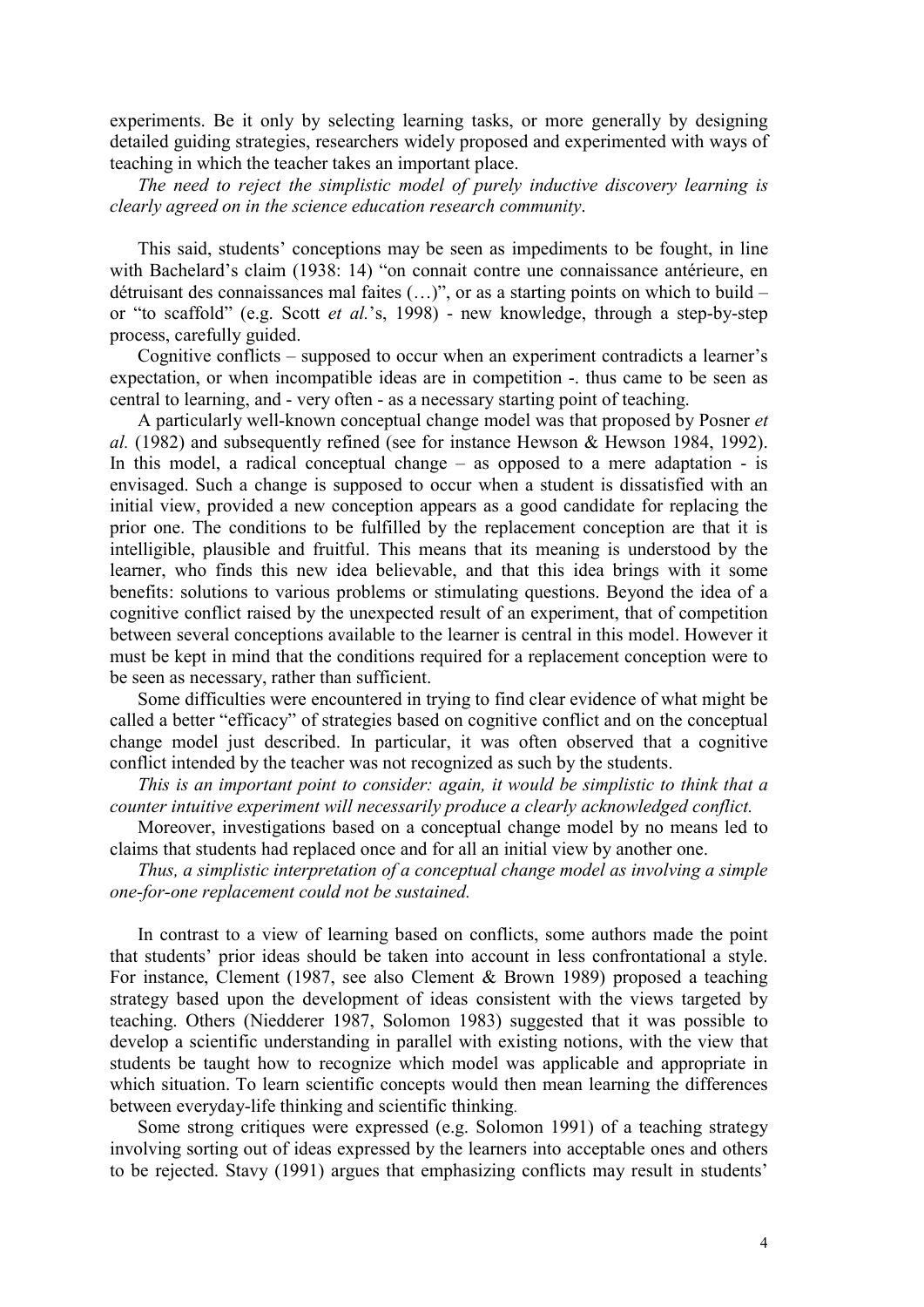loss of self confidence, with negative learning effects. Also, Lijnse (1994) has pointed to the apparent contradiction between suggesting that learners should actively construct their own knowledge while starting with a frontal devaluation of their initial views, through cognitive conflict. He suggested that, rather, students' own questions and personal interests should guide the design of activities in class, with a major concern for seeking answers to problems explicitly posed by them. In the same line, Gil Pérez et al. (1999; see also Gil Pérez, 2003) underlined that fighting wrong ideas did not constitute per se a valuable motivation for the learner, and stressed, quoting Bachelard (1938), that the development of knowledge was in fact activated by the need to answer a question or to solve a problem.

In considering such positions, at least two aspects need to be taken into consideration, in various proportions - in as much as they can be separated. One is the consideration of what science is and the other is students' motivation. These aspects are discussed below.

# The nature of science, pattern for learning models?

A question arises: it is agreed on that the nature of science is more than a recommended teaching goal, but is it also a necessary guide to shape the design of teaching strategies? This question can be posed concerning all the variants of conceptual change models outlined above.

Near the end of the 1980s, Millar (1989) posed the question: should a model of teaching necessarily be determined by a model of learning, itself reproducing a model of genetic development of knowledge – e.g. that of Piaget? His own answer was negative.

More recently, Ogborn (1997), drawing in particular on Suchting (1992) and Matthews (1994), mounted a frontal attack against the epistemological foundation of constructivism – be it called "educational" or not as it appears in many of the initial defenders of this current of thought (Novak 1977; Driver & Oldham 1986; Millar & Driver 1987; von Glasersfeld 1987, 1989; Driver 1989). Why, he argued, should science be learned the same way as it was built?

With this criticism, Ogborn targets a particular view of scientific knowledge: that it could only be "made", with open choices, in contrast to "finding" some aspects of brute reality, severely constrained by some built-in laws. This author pinpoints for criticism an idea that emerges from the constructivist writing, namely that our lack of direct access to reality implies that no construct is more valid than another one. Similarly, he argues that a constructivist position denying that telling could have any role in teaching reduces itself to absurdity.

This direct attack may seem surprising given that, taken separately, some of the quotations targeted by the author's critique may seem innocuous, at first sight: "…such constructivist approaches view knowledge as personally and socially constructed, rather that 'objective' and revealed; theories as provisional, not absolute. (Millar & Driver, 1987: 57)". The same might be said of Driver and Easley's statement (1978:76, quoted by Taber, 2006: 146), presenting "knowledge about the physical world" as "agreed conventions concerning useful ways of analyzing and interpreting events". However, an accumulation of such writings, when not accompanied by clear statements acknowledging that not everything can be successfully "made" or "agreed on" in science, certainly deserves attention. Thus, a statement such as " (…) a central feature from the students' point of view is that knowledge is not provided for them ready made" (Scott et al., 1998), might be seen more profitably as an incitement to maximize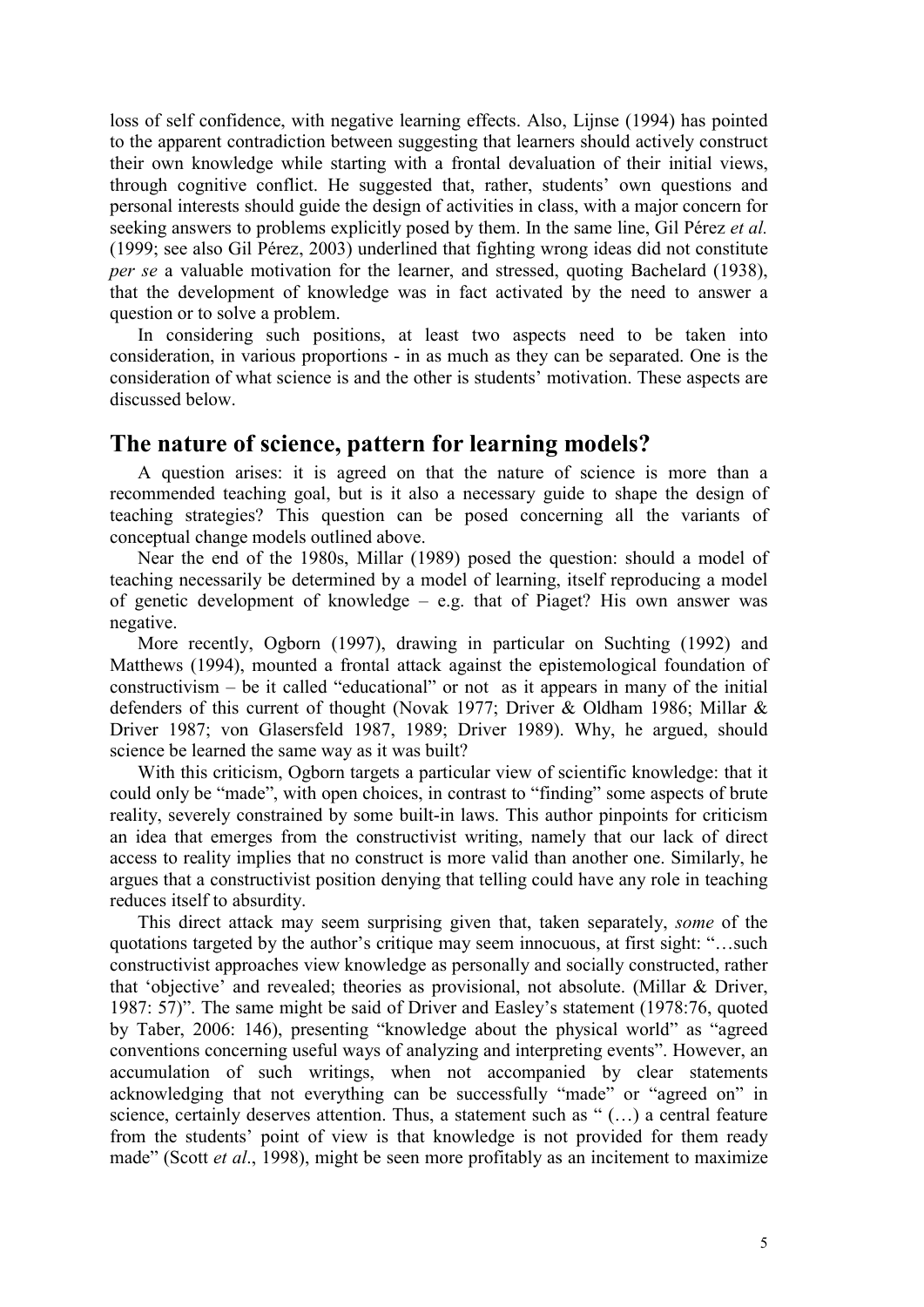student's intellectual activity than as an absolute directive, excluding any 'telling" component.

This said, regardless of a particular view of science, the question posed remains: whatever the view of science targeted by teaching, should learning mirror the processes by which knowledge in science is supposed to be constructed? As seen above, Ogborn's response was clearly negative. In more defensive a style, Taber (2006: 171), explicitly states in a review paper entitled 'Beyond constructivism (…)': " Yet in the model presented here, the hard core (…) posits an assumption about how learners come to ideas about the world, but does not imply assumptions about the nature of knowledge and reality." At least can we say that, if a strong flavor of relativism had seemed orthodox at one time, there are now some authors who clearly want to spare constructivism of this theoretical load.

It is certainly of great value to put learners in a situation of personal – or better: collective – investigation, for many reasons including the existence of some similarities with what a scientist does. This does not mean that nothing else has the least value.

In any case, a cautious position in this respect is clearly advisable. Indeed, the best attempts at putting learners in a situation of a research-type might be criticized as offering a distorted view on what scientific activity is (see for instance Gil-Perez et al., 1999: 507). Moreover, being conscious of not being able to represent adequately how science proceeds does not prevent one from designing learning situations which present highly beneficial similarities with research situations.

# Consensual points

It is striking that, across all these analyses and criticisms, some strong points emerge, beyond the common rejection of a purely transmissive or a purely inductive model.

Thus, Scott et al. (1998) associate "conceptual change teaching" with the following demands on teachers

"The teacher is required to:

- be aware of students' ideas and understandings relating to the topic under consideration.
- be aware of likely conceptual pathways for that topic;
- be sensitive to students' progress in learning;
- be able to generate learning tasks to support and encourage that progress in learning;
- be sufficiently confident in his/her own understanding of the subject topic to be able to appreciate, and respond to, differing points of view;
- be able to organise and manage a classroom which will allow for all of this to happen.

Ogborn (1997) does not contradict these claims when he holds strongly to the following "four essential points" attached to educational constructivism:

- the importance of the pupil's active involvement in thinking if anything like understanding is to be reached;
- the importance of respect for the child and for the child's own ideas;
- that science consists of ideas created by human beings;
- that the design of teaching should give high priority to making sense to pupils, capitalising and using what they know and addressing difficulties that may arise from how they imagine things to be.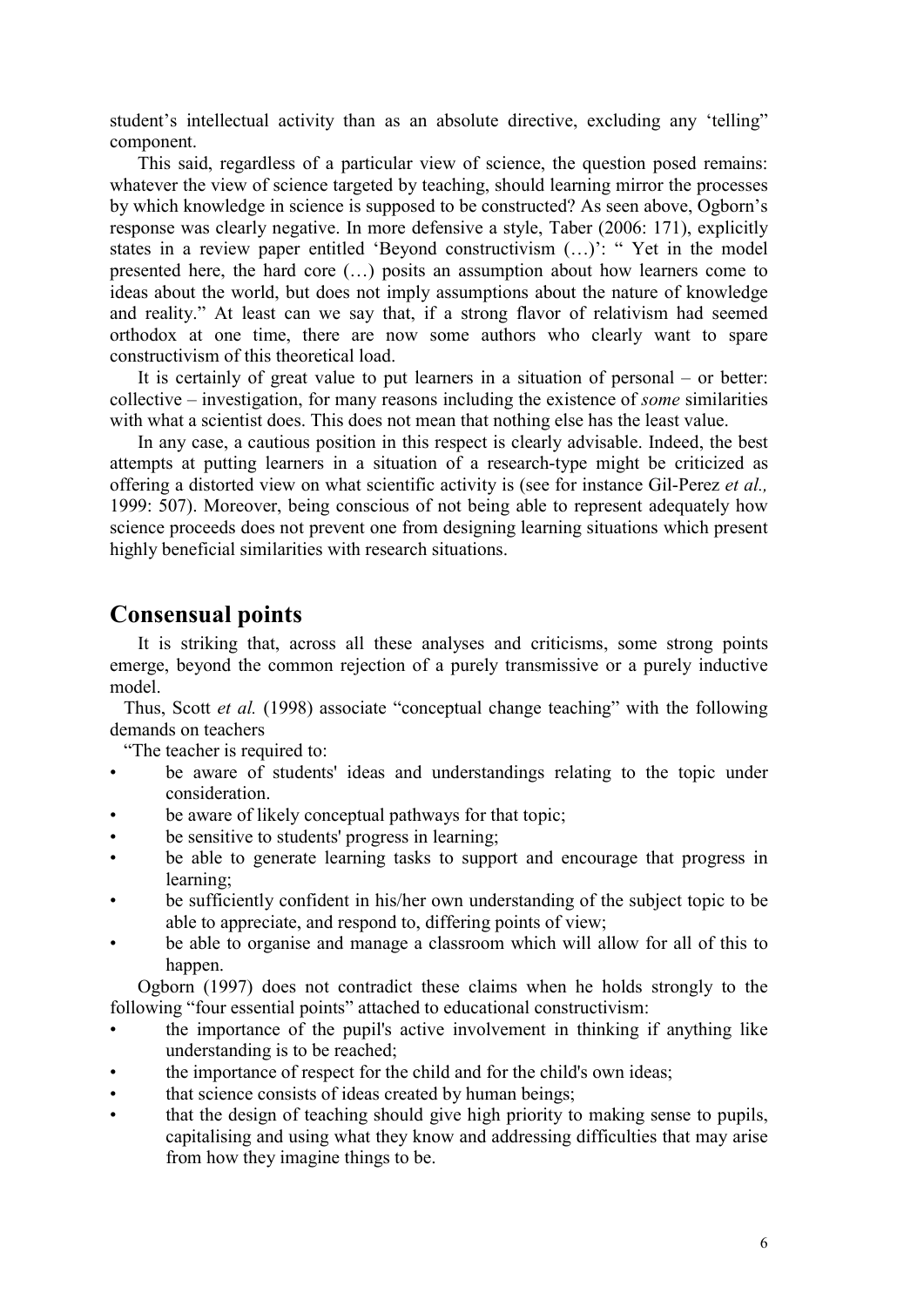Especially stressed since the nineties is a concern originating both in a "social constructivism" backed up by Vygotsky's writing (1969/1934, 1978) and in a view of learning as driven by a need-to-know, and relevant-problem-solving activities. "Science-in-context" is a label often used to refer to this compound of aspects: Duit & von Rhöneck (1998) express this view: "Conceptual change, therefore, has to be embedded into conditions that support the development of students' ideas. Among these supporting conditions are a classroom climate that allows students to voice their ideas and to exchange their views with other students, and where students' ideas generally are taken as serious attempts to make sense of a certain phenomenon by the teacher. Also students' interests and motivation play a key role." As Duit & Treagust (2003: 680) reaffirm: "Clearly, it is an important aim of science education to develop interest in much the same way as to develop students' pre-instructional conceptions towards the intended science concepts".

These points are presently quite consensual among researchers in science education. This does not mean that these are empty statements, just low options in a soft consensus, which would not determine anything particular. Putting them into practice is a real challenge. These statements avoid caricatured interpretations that appeared, at their time, as a kind of constructivist orthodoxy. These "essential points" leave room for, indeed call for, considerable and patient work in order to design science teaching accordingly. They have inspired many recent efforts towards more completely specified theoretical platforms and practical suggestions. Thus, Andersson and Wallin (2006), referring to Ogborn's suggestions (1997), recapitulate what they consider as appropriate to promote learning with understanding:

1 The teacher looks upon himself-herself as an active representative of the scientific culture, who introduces concepts, gives scientific explanations, and arranges situations for applications of these concepts and so on. (…)

2 The teacher is well acquainted with common alternative ideas of the teaching content and is aware of these during teaching. He/she is attentive to and interested in the pupils ideas, both those already known and the new ones.

3 the teacher creates a permissive classroom climate in which the pupils can share and discuss their ideas and reflections in a positive way. (…)

4 A fair amount of time is used for discussing and solving problems/ problems involving the pupils in having to apply the teaching content in different situations.

5 Deep learning is encouraged; that is, the pupil is stimulated to

- "twist and turn" the new knowledge in his/her head (transformation instead of memorization),

-ask questions and suggest ideas,

-connect new knowledge with existing knowledge,

-use knowledge as a tool for seeing the world around him/her with new eyes,

-discuss what is new with classmates and others, and

-accept challenges (e.g. in the form of set problems).

6 Formative evaluation is used in various ways by both teachers and pupils with the purpose of improving teaching and learning.

7 The teacher does not assume that the student is motivated, but acts to create interest and motivation.

But as Andersson and Wallin stress (2006: 676), in line with Lijnse's previous claims (1994, 2000), general recommendations are insufficient when it comes to designing teaching of a particular content. There is a need for content oriented theories as exemplified in a recent international course significantly entitled "Rethinking Science for Teaching, some research problems" (Guidoni, 2004). Recalling the main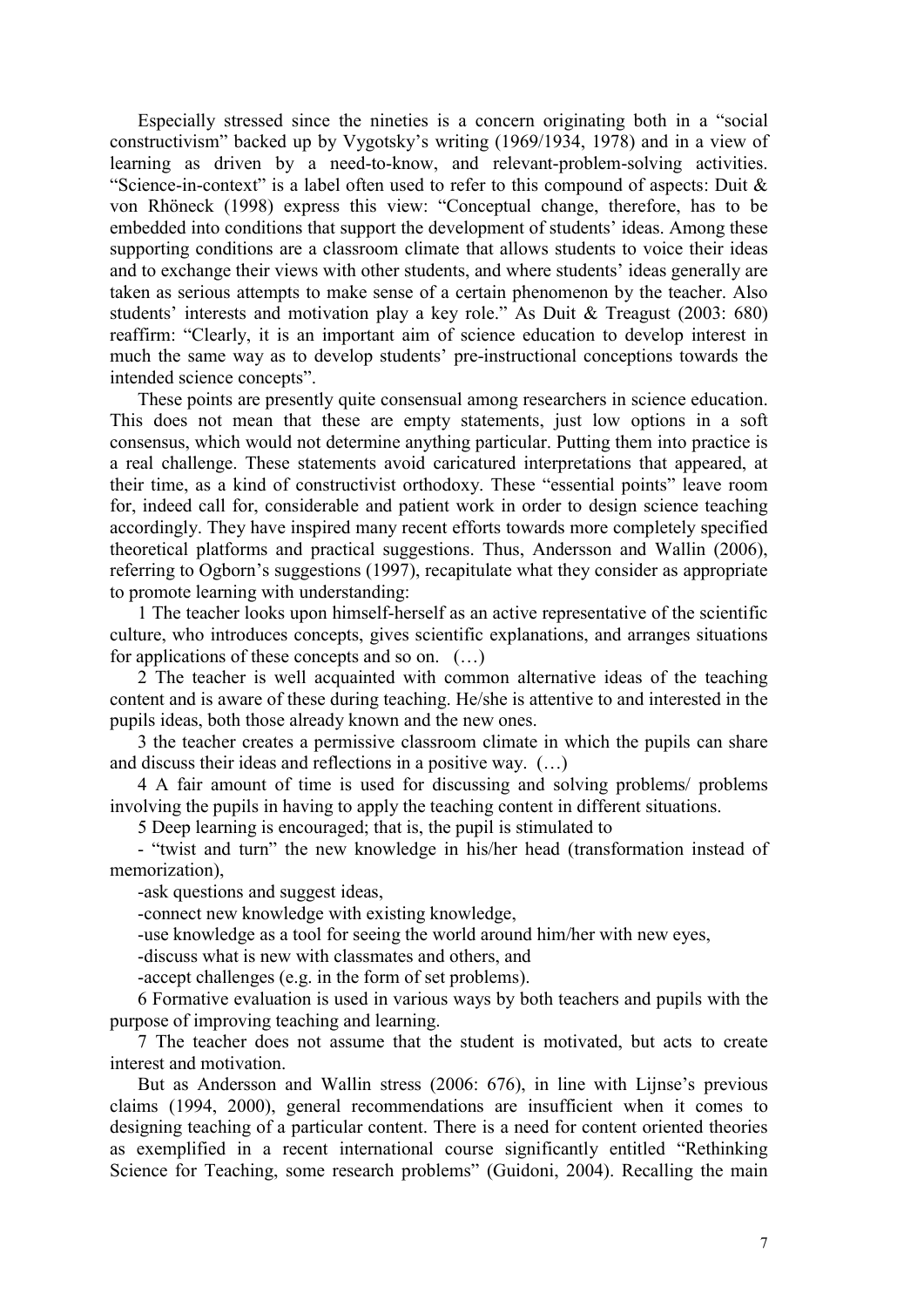characteristics of their model of "educational reconstruction" (Kattmann, U. et al., 1995), Komorek and Duit (2004: 623) speak of a "content structure for science instruction" that "has to be constructed on the grounds of an analysis of the educational significance of the content and on the basis of students' learning difficulties". With an increased stress on motivational factors, these authors voice the same need to reconsider and reconstruct a content for science instruction "that is not simply a somewhat simplified version of the content structure of science." (see also Méheut & Psillos 2004).

In the following, these two points – "rethinking science for teaching" and motivational aspects are examined in more detail.

# Spotlighting a content for teaching: "what-and-how"

It has been argued that it is essential to take learners' conception into account, be it as stimulating obstacles or as a starting point for gradual change, with a view of bridging common knowledge to the desired views. It is also a widely shared viewpoint that learners should not be left on their own to negotiate with their previous thinking, if conceptual change is to be reasonably expected. Guidance is widely called for (e.g. Scott et al. 1998, Gil et al., 1999). What guidelines can we find in this respect? Millar (1989) insisted that the guidance should be decided at the microlevel, as did Lijnse (1994, 1995) starting from other premises.

Speaking of guidance means to know what it is that the learner should understand. In particular, the fact that some conceptions are declared "alternative", or, in a more brutal way, "erroneous", does not designate unambiguously a desirable target of teaching. As soon as the early nineties, attention was called to the importance of a thorough reconsideration of the science content (Fensham et al., 1994, Tarsitani  $\&$ Bernardini, 1995). It has been stressed that the knowledge to be taught should be 'manipulated' for teaching (Tiberghien, 2000: 28, referring to Chevallard, 1985), or 'staged' (Leach and Scott, 2002: 115). This does not mean that the starting point of such a transformation is a unique, unproblematic "science content" or "scientific knowledge" from which a part would have been chosen, then transformed. Even excluding any relativism, and acknowledging the existence of constraining physical laws built in reality, a *choice* is to be made from the start as to what to "spotlight" (Viennot, 2002: 12 and 2003: 2) in the science content.

There is a strong mutual relationship between the 'staging' of a science content for teaching and the chosen spotlighting of this content, in other words the aspects of this content that have been chosen as central in the aimed-for comprehension. The "what" and the "how" of teaching overlap. Their links should be examined in the light of learners' common conceptions and ways of reasoning, as well as of a thorough content analysis; this without losing sight of the distance existing between the learner's conceptual starting point and the targeted understanding - the 'learning demand', in Leach et al.'s terms (2002). Examples are now numerous. Thus several authors (Härtel 1985, 1993, Sherwood & Chabay 1993, Psillos 1995,) chose to underline the transient phases of a series circuit. The rationale was first to provide students with a causal view of electric circuits, in order the have them subsequently accept the systemic analysis, with conservation of current around the circuit. This means taking students' intellectual preferences and needs into consideration, by allowing them to imagine what happens to electrons just after the circuit is closed, until the flow of charge is the same along the whole circuit. Doing so, the difference between a propagative transient - during which the current is not the same everywhere in the circuit , and a quasi-static transient – like that classically considered for the charge of a capacitor has to emerge. Regardless of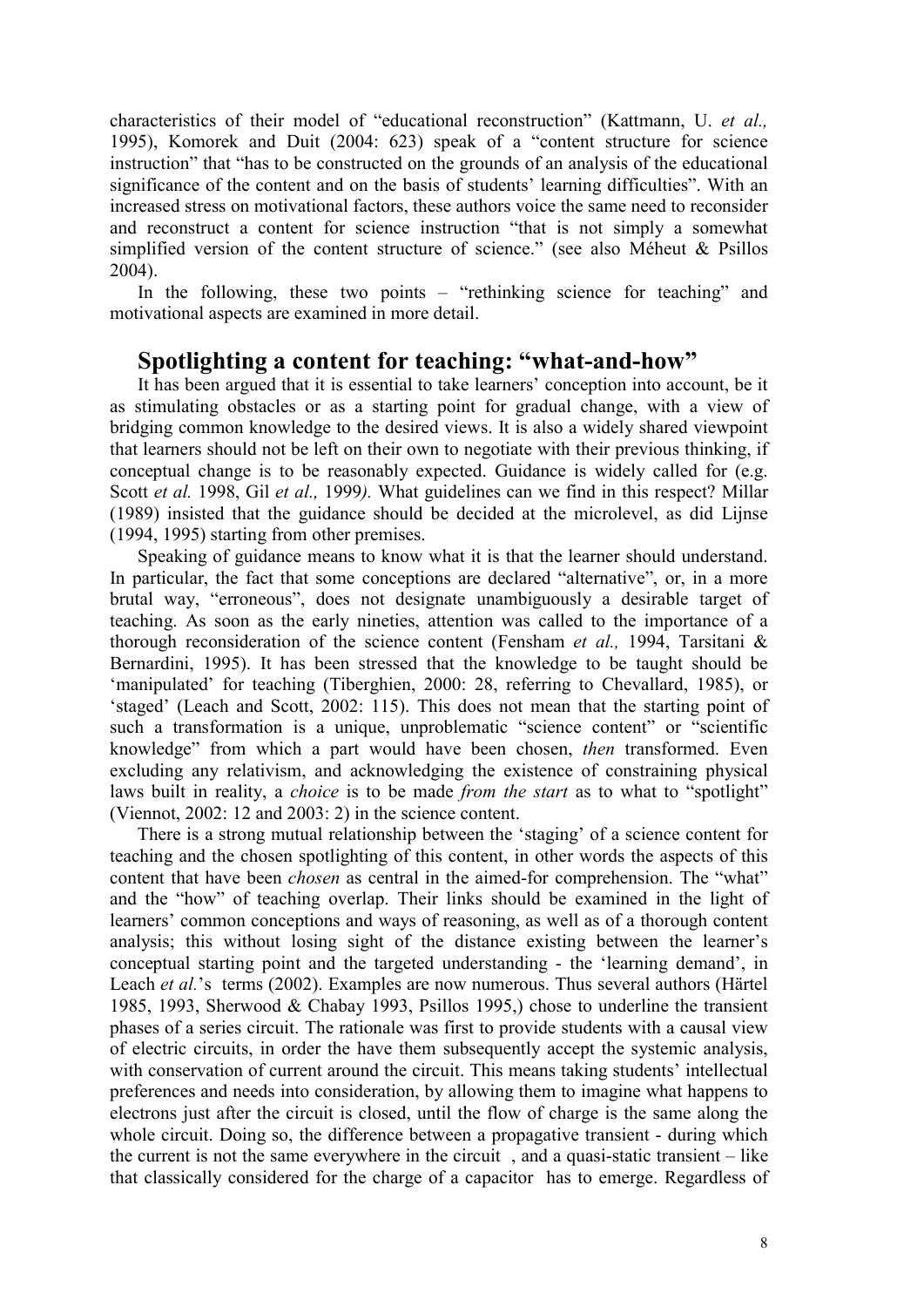the model they proposed to analyse the transients, this focus constitutes a very specific spotlighting of the "science content". More recently, Colin (Colin & Viennot 2000, 2001) suggested stressing, in wave optics, the "backward selection" of relevant paths of light by the arrival point, i.e. a point on a screen or a sensitive surface of a receptor. This suggestion is twofold. It responds to several learners' common trends: to be overinfluenced by surface features of diagrams – any set of parallel lines would represent a plane wave , and to see a ray as a 'hero' of a story (told forwards), with a unique fate, identified and individualized up to the end. It also underlines some deep and unifying aspects of the domain, ultimately referring to quantum mechanics. Another example is the choice of a mesoscopic model to teach hydrostatics or friction (Besson & Viennot 2004) which relies, in the authors' rationale, on a concern to address some students' conceptions and difficulties, but that also strongly orientates the taught content towards views that are very relevant in contemporary physics research.

In line with this thorough attention to the content matter, some strategies that may seem at first sight to be "mere details" have been pinpointed. For instance the use of "materialized" rays in optics to introduce rectilinear propagation has been much criticized. The critique is not that it is an inefficient teaching technique, but that it gives a distorted idea of what the model of a ray of light is, while reinforcing the common idea that light is visible from the side. Moreover, when it is associated with the use of a "ray box", this strategy gives a poor impression of the consistency of physics. In this case, a luminous track with rectilinear limits, a shadow, is seen on a horizontal surface, coming from what seems to be its source. But the only light source is a lamp situated behind the slits, two centimeters *above* the surface. Such critical details of teaching practice (Viennot et al. 2004) are, so to speak, very well localized points of articulation between the "what" and the "how" of the teaching-learning process. The use of images in teaching (Pinto, 2002), the strategies of laboratory work (Séré, 2002; Leach & Paulsen, 1999), or else the use of microcomputers (Stylianidou et al., 2000, 2005; Sassi et al., 2004; see also Thornton, this book, section E2) raise the same type of concern, and have been considered at the same fine grained level of analysis.

| a) A common experiment often       | b) A way to show that the straight lines |
|------------------------------------|------------------------------------------|
| presented as "showing" rectilinear | seen in a) are not so simply linked to   |
| propagation of rays of light       | rectilinear propagation of light         |

Fig. 1. a): An example of a "critical detail" of ritual practice.

 b): A way to introduce an appropriate analysis of the phenomenon (in fact: shadows). In b) as compared to a), the "how" of teaching reshapes the "what" of the targeted learning.

(photos: Wanda Kaminski, personal communication)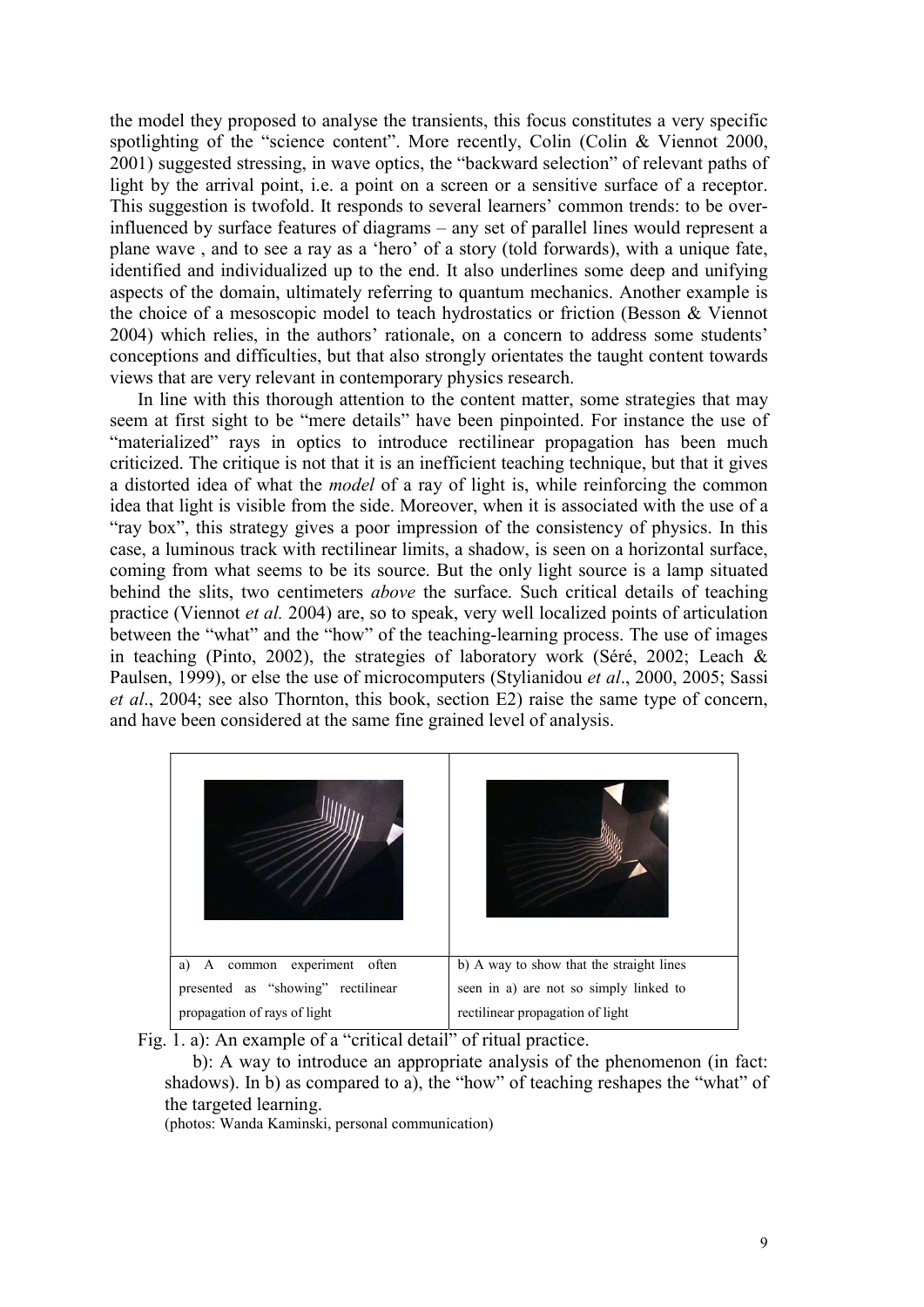# Engagement in learning activities, intellectual exigency and learning

The fact that content analysis, attention to students' ideas and the consideration of critical details determine different spotlighting of the taught topic, as illustrated in the examples just quoted, goes with a certain level of exigency concerning the consistency of physics. If a rectilinear shadow is mistaken for direct sight of rectilinearly propagating rays of light, it can seem to belong to a very superficial approach. It is certainly more demanding to consider that there is no source for such a "ray". Moreover, the person who can go beyond a superficial view and gain access to a simple but non obvious analysis, like that considering ray boxes in terms of shadows, may feel happy for this.

On the other hand, it may be argued that the need for an exigent analysis constitutes a potential barrier, the contrary of an attractive factor. This discussion leads one to consider a theme widely advocated in recent models of learning: the supposed importance of "context" for motivation .

As recalled before, it is often advocated that knowledge develops in answer to a problem and that learning should proceed along the same path. Accordingly, the "problems" thus taken as the motive force for learning should be relevant for the learners, that is connected to everyday life, social or environmental questions; all this being not exclusive of some questions which benefit from their spectacular connotation and which raise dreams, as for example astrophysics. The benefits to be expected from such an approach, in terms of students' motivation, seem unquestionable. Purely academic courses, devoid of any connection with aspects of the world relevant to youngsters, would clearly be negative in terms of science attractiveness. But some questions remain.

- In order to facilitate conceptual learning, should we rely *only* on activities framed as guided problem-solving?

- In order to engage learners in learning activities and to be attractive, is it so clear that science teaching should *only* deal with the kind of topics - relevant or exciting - that are commonly advocated? Or can we also raise intellectual satisfaction on the basis of the elegance and consistency of physics theories per se?

The first of these questions, in the present state of research, would get a negative answer. Sustaining a positive answer, that is taking an extreme position, would lead one to the kind of contortions needed to present any entry into a topic as "problematised", and, given the risk of increased temptation to extreme empiricism, any piece of knowledge as the result of personal inquiry. Of course, it is possible to present a classical episode of teaching as a preparation phase, for an ulterior problem solving activity. But it might be more useful simply to accept that 'telling' is a legitimate and necessary component of teaching, given that "to teach is to act on other minds which act in response" (Ogborn et al. 1996: 141). Trying to make sense of what is said or shown by someone else is a way to learn, even if there are other conditions to be fulfilled simultaneously in order to optimize "(…) a 'widely resonant understanding and learning re-actions" (Guidoni, 2004: 224).

Among the facilitating factors is the possibility of discussing with peers and/or with a teacher acting as mediator, thus making explicit and discussing views in competition. This point is very often advocated, since Vygotsky's work (1969/1934, 1978) turned out to have a great impact (e.g.: Lemke 1990, van der Veer & Valsiner 1991, Leach and Scott 2002). In a special issue on the theme of "context-based chemistry education", Gilbert (2006: 965) recalls that a stress on context-based education does not offer *per se*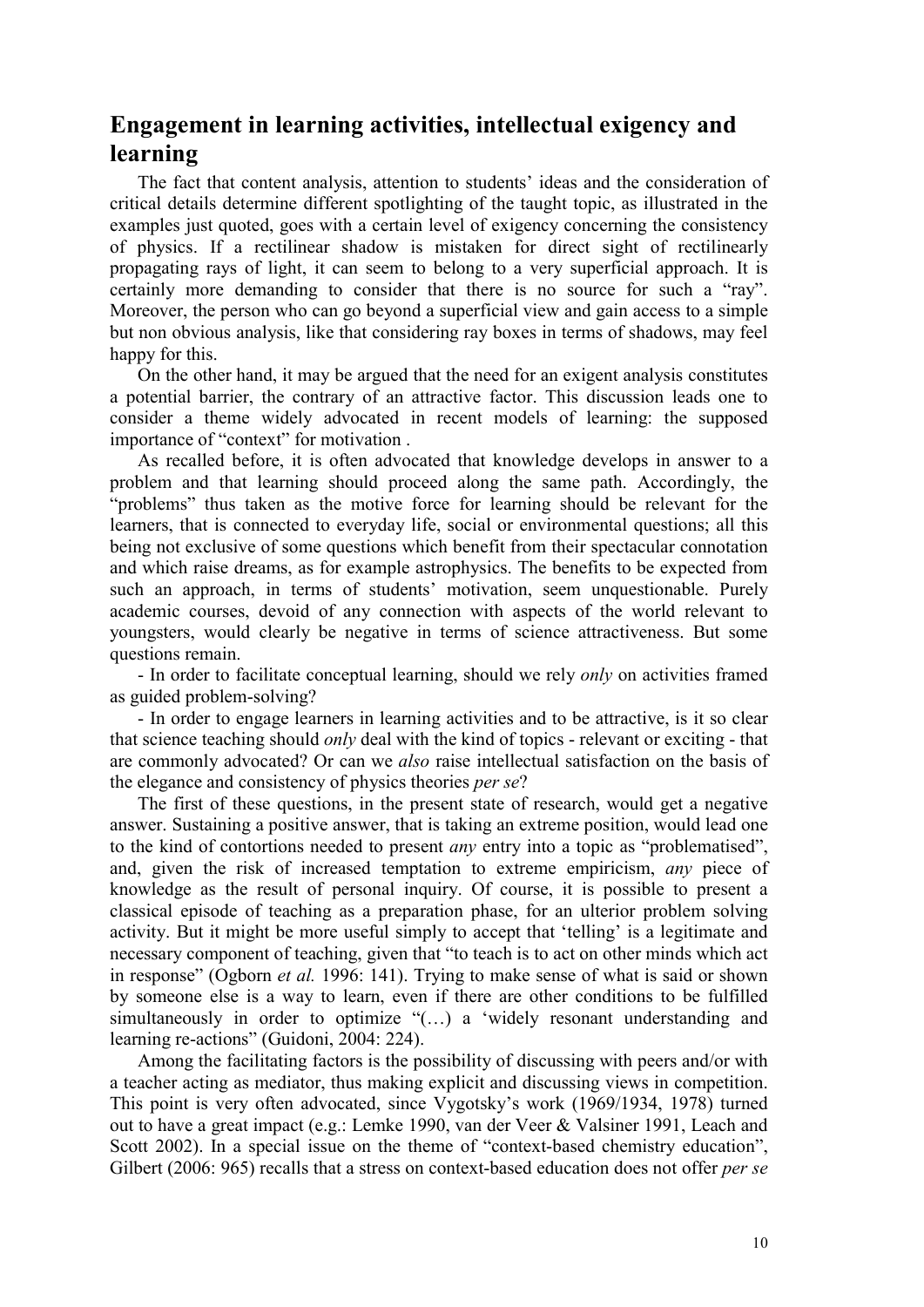a simple and miraculous access to conceptual learning, and lists the criteria that he considers appropriate to define a "context" favorable to this end:

- (i) Students must value the setting as a social, spatial and temporal framework for a community of practice. They must value their participation in a community of practice through productive interaction and develop personal identities from the perspective of that community.  $(...)$ . These settings must clearly arise from everyday lives of the students  $(...)$ or social issue and industrial situations that are both of contemporary importance to society.
- (ii) In order to be of high quality, the learning task must clearly bring a specifically designed behavioural environment into focus, since the way the talk is being addressed, the type of activity engaged in, is used to frame the talk that then takes place (Greeno, 1998; Vygotsky, 1978). The task form (Finkelstein, 2005) must include problems that are clear exemplifications of chemically important concepts.°
- (iii) Learners should be enabled to develop a coherent use of specific chemical language. Through the talk associated with the focal event that takes place, students should reach an understanding of the concepts involved. They should also come to knowledge, in accordance with the general ideas of constructivism, that such specific language is a creation of human activity. With respect to idioculture (Finkelstein, 2005), the teacher must know the background knowledge of the students.
- (iv) Learners need to relate any focal event to relevant extra-situational, background knowledge, building productively on prior knowledge that is, partially at least, composed of the learner's own ideas. They must be able to "resituate" (Greeno, 1998) or "recontextualise" (Van Oers 1998) specific language in order to address the focal event at hand. A vital source of focal events will be those with major public policy implications (e.g. global warming; stem-cell biology).

It is noteworthy that these criteria encapsulate some general aspects of constructivism consensually valued as favorable for efficient learning and listed above. Added to these essential points of constructivism are some features originating in a socio-cultural approach and more specifically referred to the idea of "context", be it only the notion of "focal event" preferably endowed "with major public policy implications". From this standpoint, some recent results about boys and girls respective interests (Häussler et al.,1998; Stark & Gray, 1999; Lavonen et al., 2005; Schreiner & Sjøberg, 2005; Trumper, 2006) provide guidelines well worth considering (see also section D3 in this book). This said, the list of criteria proposed by Gilbert may give the impression that we, as teachers, are facing an almost impossible task: There is an obvious need to adapt these thoughts to practice, and to take these as a source of inspiration without getting paralysed by such a "teaching demand", to paraphrase Leach and Scott (2002).

As for the second question - concerning the part of intellectual satisfaction *per se* in students' pleasure to learn - there are presently very few, if any, investigations directly targeting this question. Most of the time, what is evaluated concerning learners is their conceptual achievement. Global appreciations of such and such type of topic (see above) or of a particular curriculum (for instance Hunt & Millar, 2000) have also been reported. But the level of intellectual satisfaction reached after a precise teaching sequence seems not to be, *per se*, a commonly valued research target. It might be argued that an exigency of consistency was long supposed to underpin cognitive conflicts in learners, with more or less dramatic "accommodation" phases, to borrow Piaget's terminology. But this was seen as a phenomenon, and referred to "cold cognition" (Duit & Treagust, 2003: 679, quoting Pintricht et al., 1993: 168). Rather, it might be seen as a lever to be deliberately used in order to raise students' *(hot)* intellectual satisfaction, via a stress on consistency, elegance and parsimony of the taught theories. In an investigation conducted following this last perspective, it appeared that the common teacher pessimism concerning their students' wishes on this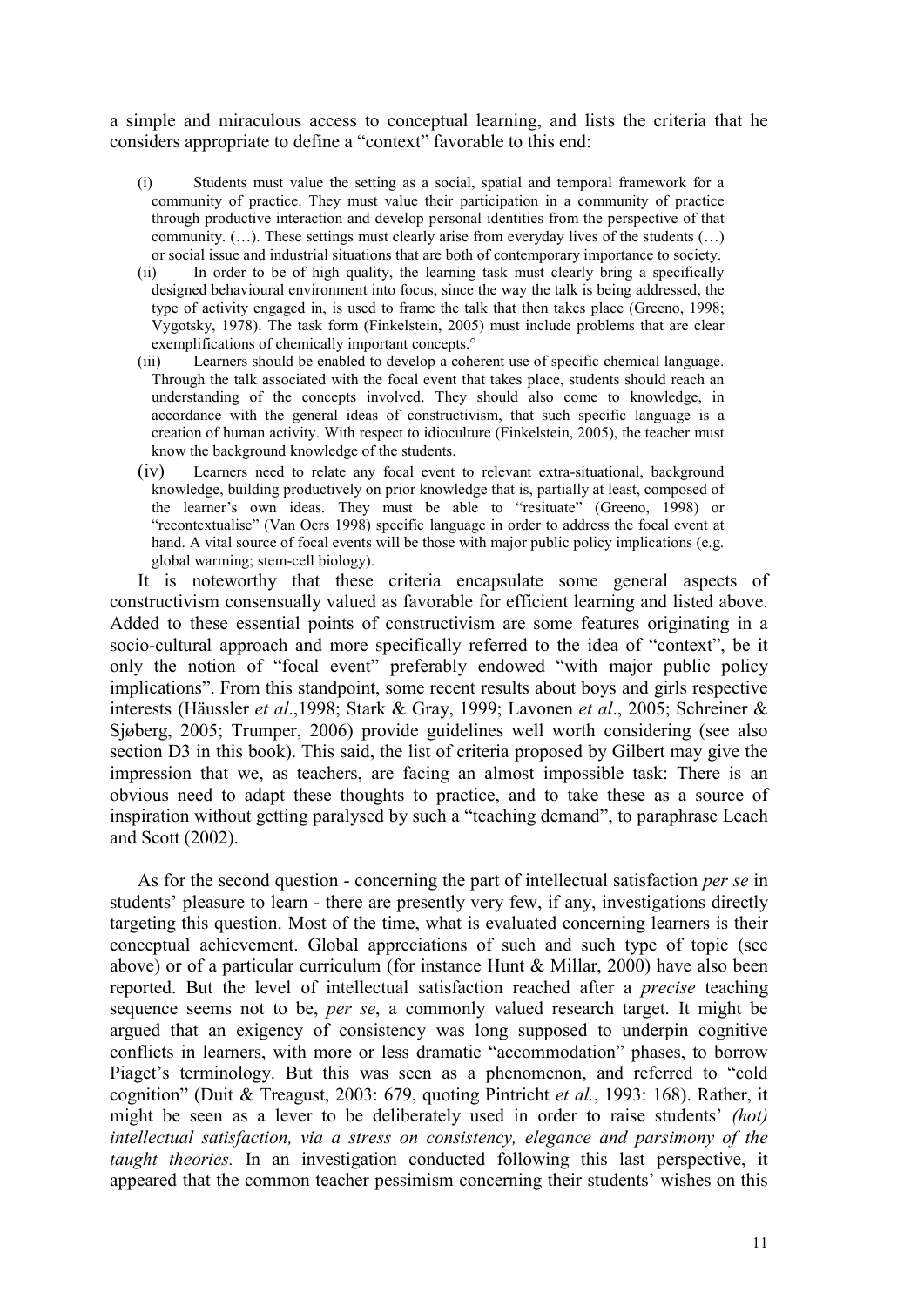ground was not supported by other results concerning novice learners (Viennot, 2006). Some students, in particular some beginners at university, were confronted with a relatively exigent approach aimed at criticizing a statement and linking two different solutions for a classical problem, concerning a topic with low, quite anecdotal, relevance – a hot air balloon. Their extremely positive reaction – "thank you, you have made me think", which did not exclude realism: "(this approach is more interesting) absolutely, provided we are taught how to do it" $-$  is in stark contrast to some teachers' comments, that might be summed up as "(this analysis) it's good for us, for not for them". The questions raised by such (limited) results deserve, I suggest, further research and reflection.

#### Concluding remarks

Throughout this period of about thirty recent years, the numerous attempts at representing learning processes in science have raised rather consensual viewpoints, beyond serious confrontations. It is by losing their radical character or by broadening their narrow vision - as recommended for instance by Duit and Treagust (2003; see also Tyson et al. 1997) - that the diverse theories have contributed to such a consensus. Thus, it seems useful to hold to an approach to learning which excludes a purely transmissive model without excluding the central role of the teacher, which considers the virtues of experiments without falling into a new empiricism, which excludes a dogmatic view of science without imposing a dogmatic relativistic epistemology, which puts learners "in context" without getting paralysed by an absolute and permanent need to simulate social activities. A master word for the practitioner might well be a search for an appropriate balance between the different ways to comply with the essential points of constructivism listed previously, the criteria defining a context favorable to conceptual learning and the material and institutional constraints of teaching.

In this search for an appropriate balance, it might be considered realistic to envisage on the one hand a limited number of very consensual and basic principles – like Ogborn's four essential points –, and on the other hand a thorough and fine-grained attention to content specific aspects. The notion of content-specific theory – based on a combined consideration of a content analysis and of students' ideas – has gained ground since the first suggestion of this type made in the mid-eighties by Hartël. In between these two levels of reflection, one very general and the other very specific, as much consistency as possible should be aimed at. It is less generally agreed – or at least less uniformly stressed – that every other condition imposed by various authors on the context of the teaching-learning process must be fulfilled to reach appropriate conceptual understanding. For instance, it might be seriously envisaged, to say the least, that intellectual satisfaction and deep understanding can be reached through work on very ordinary topics – i.e. topics that are not especially relevant or socially significant.

What has been gained during these years, despite our uncertainties, is of great value. Simplistic and narrow-minded ideas left aside, a panel of content-specific suggestions for teaching, in line with agreed upon basic ideas about learning, have been constructed and validated. Even if a "grand unification" theory of learning is not yet available, some critical differences in learning outcomes have been targeted, observed and interpreted.

For a practitioner who desires to better understand how learning occurs in students, patient and devoted work on the basis of this existing collection of suggestions is certainly a valuable entry, even if research, of course, has to proceed further.

#### **References**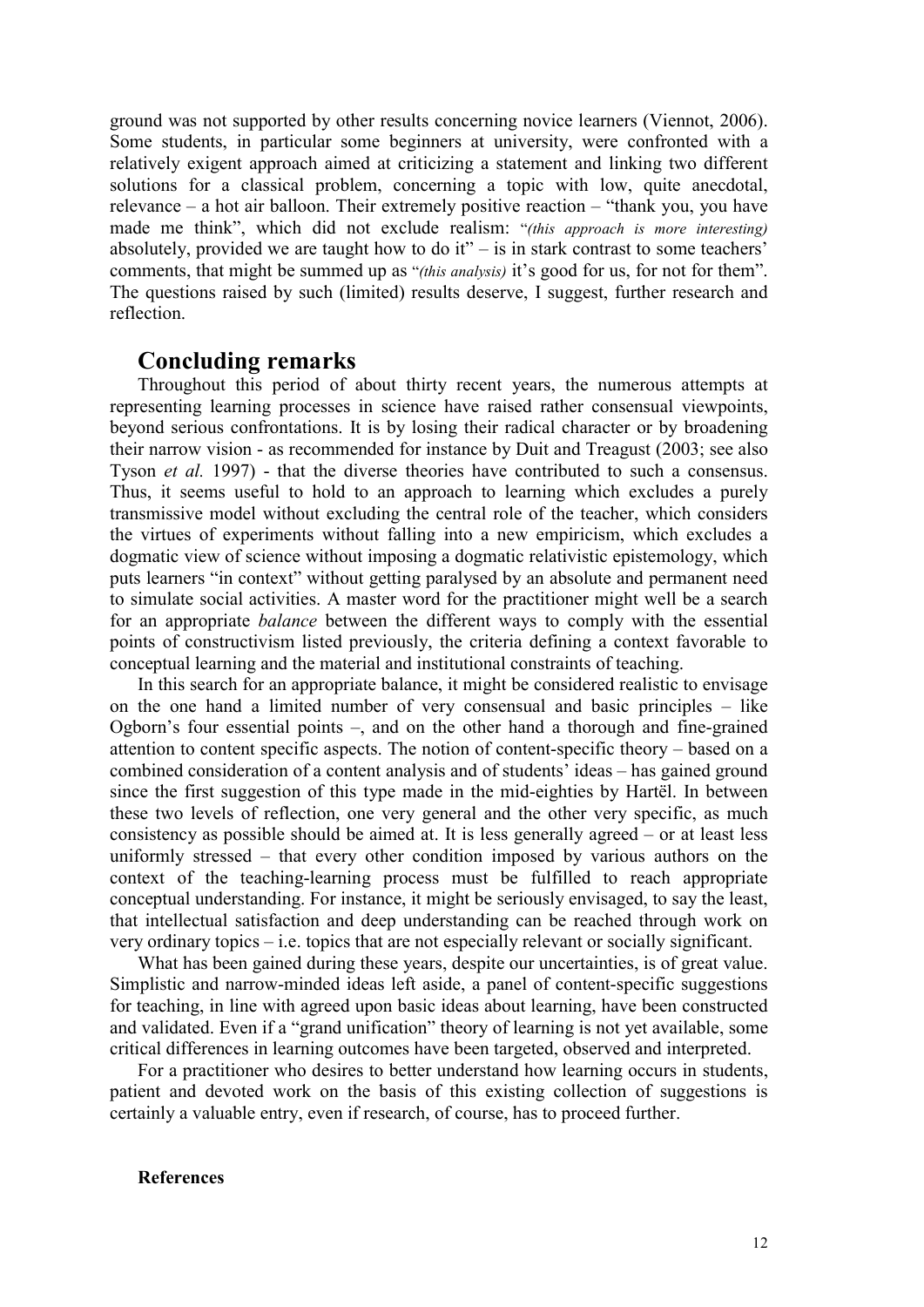- Andersson, B. 1986. The experiential Gelstalt of Causation: a common core to pupils preconceptions in science. European Journal of Science Education, 8 (2), 155-171.
- Andersson, B. & Wallin, A. 2006. Developing Content-oriented Theories International Journal of Science Education, 26 (9), 673-695.

Bachelard, G. 1938. La formation de l'esprit scientifique, Vrin, Paris

- Besson, U. & Viennot L. 2004. Using models at mesoscopic scale in teaching physics: two experimental interventions on solid friction and fluid statics, International Journal of Science Education, 26 (9), 1083-1110.
- Brown, D. E. & Clement, J. 1989. Overcoming misconceptions by analogical reasoning: abstract transfer versus explanatory model construction Instructional Science 18: 237- 261.
- Brown, H. J. 1977. Perception. Theory and Commitment The New philosophy of Science, Precedent, Chicago.
- Chevallard, Y. 1985. *La transposition didactique à l'épreuve*, Grenoble : La Pensée sauvage (2<sup>d</sup> edition 1992).
- Clement, J. et al. 1987. Overcoming students' misconceptions in physics: the role of anchoring intuitions and analogical validity. Proceedings of the Second International Seminar. Misconceptions and Educational Strategies in Science and Mathematics. 3: 84-97.
- Clement, J., Brown. 0. & Zietsman, A. 1989. Not all preconceptions are misconceptions: finding 'anchoring conceptions' for grounding instruction on students' intuitions. International Journal of Science Education 11(5), 554-565.
- Closset, J.L. 1983. "Sequential reasoning in electricity", in Delacôte, G., Tiberghien,
- A., and Schwartz, J. eds. Research on Physics Education Proceedings of the First

International Workshop, La Londe les Maures. Editions du CNRS, 313-319.

- Closset, J.L. & Viennot, L. 1984. Contribution à l'étude du raisonnement naturel en physique. In Les représentations , B. Schiele & C . Belisle (Eds.), Communication Information Vol. 6 Nos 2-3, 399-420.
- Colin, P & Viennot, L. 2001. Using two models in optics: Students' difficulties and suggestions for teaching, Physics Education Research, American Journal of Physics Sup. 69 (7) S36-S44.
- Colin, P. & Viennot, L. 2000. Les difficultés d'étudiants post-bac pour une conceptualisation cohérente de la diffraction et de l'image optique , Didaskalia, n° 17, 29-54.
- Delacôte, G. & Tiberghien, A. & Schwartz, J. (Eds.) 1983. Research on Physics Education Proceedings of the First International Workshop, La Londe les Maures. Editions du CNRS.
- Driver, R. & Oldham, V. 1986, A Constructivist Approach to Curriculum Development in Science, Studies in Science Education, 13, 105-122.
- Driver, R., Guesne, E. & Tiberghien, A. (Eds.) 1985. Children's Ideas in Science, Milton Keynes: Open University Press.
- Driver, R.:1989. The Construction of Scientific Knowledge in School Classrooms. In Millar, R. (Ed.) Doing Science: Images of Science in Science Education Falmer Press, Lewes
- Duit, R. & Treagust, D.F. 2003. conceptual change: a powerful framework for improving science teaching and learning; International Journal of Science Education, 26(6), 671-688.
- Duit, R. & von Rhöneck, C. 1998. Learning and understanding key concepts of electricity. In A. Tiberghien, E.L. Jossem & J. Barojas, (Eds.). Connecting Research in Physics Education with Teacher Education, http://gric.univlyon2.fr/gric3/ressources/ICPE/francais/BOOKS.html
- Duit, R. 1999. Constructivist approaches in science education. In W. Schnotz, S. Vosniadou & M. Carretero (Eds), New perpectives on conceptual change, 263-282. Amsterdam: Pergamon.
- Finkelstein, N. 2005. Learning physics in context. A study of student learning about electricity and magnetism. International Journal of Science Education, 27(10), 1187- 1209.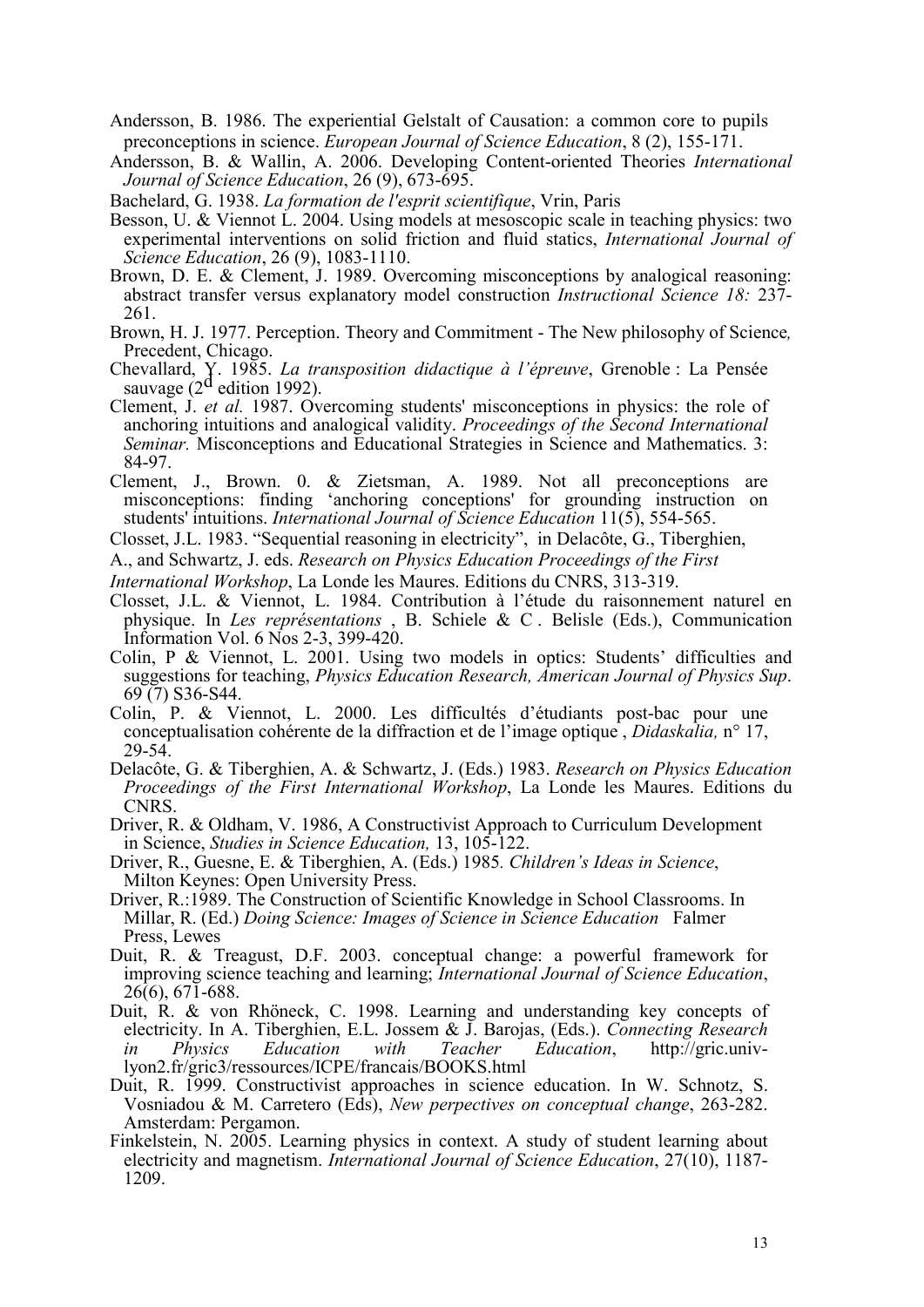- Gil -Perez, D. 2003. Constructivism in Science Education: the need for a clear line of demarcation. In: D. Psillos et al. (Eds), Science Education in the Knowledge Based Society (10-15). Proceedings of the third International Conference (ESERA), Dordrecht: Kluwer Academic Publishers.
- Gil Perez, D., Carracosca Alis, J., Dumas Carre, A., Furio Mas, C., Gallego, R., Gene Duch, A., Gonzales, E., Guisasola, J.; Martinez-Torregrosa, J., Pessoa de Carvalho, A., Salinas, J., Tricarico, H. y Valdes, P. 1999. Puede hablarse de consenso constructivista en la education cientifica? Ensenanza de las ciencias, 17(3), 503-512.
- Gilbert, J. K. & Watts, 0. M. 1983. Concepts, misconceptions and alternative conceptions: changing perspectives in science education. Studies in Science Education, 10, 61-98.
- Glasersfeld, E. von.:1987, The Construction of Knowledge, Intersystems Publications, California.
- Glasersfeld, E. von. 1989, Cognition, Construction of Knowledge and Teaching, Synthese, 80(1), 121-140.
- Greeno, J. 1998. The situativity of knowing, learning and research. American Psychologist, 53(1), 5-26.
- Guidoni, P. 2004. Rethinking Science for Teaching, some research problems. In E.F. Redish & M. Vicentini (Eds.), Research on Physics Education, Proceedings of the International School of Physics Enrico Fermi (Italian Society of Physics), Course CLVI (223-277), Bologna: Societa Italiana di Fisica.
- Gutierrez, R. & Ogborn, J. 1992. A causal framework for analysing alternative conceptions, International Journal of Science Education, 14(2), 201-220.
- Härtel, H. 1985. The electric circuit as a system. In R. Duit, W. Jung & C. von Rhöneck (Eds.), Aspects of understanding electricity (343-352). Keil, Germany: Schmidt & Klaunig.
- Härtel, H. 1993. New approach to introduce Basic Concepts in Electricity. In M. Caillot (Ed.), Learning Electricity and Electronics with Advanced Educational Technology, NATO ASI Series F, 115 (5-21), Berlin : Springer-Verlag.
- Häussler, P., Hoffman, L., Langeheine, R., Rost, J. & Sievers, K. 1998. A typology of students' interest in physics and the distribution of gender and age within each type. International Journal of Science Education, 20(2), 223-238.
- Hewson, P.W. & Hewson, M.G. 1984. The role of conceptual conflict in conceptual change and the design of science instruction, Instructional Science, 13, 1-13.
- Hewson, P.W. & Hewson, M.G. 1992. The status of students conceptions. In R. Duit, F. Goldberg & H. Niederer (Eds.), Research in physics learning: Theoretical issues and empirical studies, Proceedings of an international workshop (59-73), Kiel, Germany: Leibniz Institute for Science Education.
- Hunt, R. & Millar, R. 2000, Science for Public Understanding, London: Heinemann, 21st century science : jb56@York.ac.uk
- Leach, J & A. Paulsen, A. (Eds) 1999. Practical Work in Science Education Recent Research Studies Dordrecht: Kluwer.
- Kattmann, U., Duit, R., GropengieBer, H. and Komorek, M. 1995. Educational reconstruction – bringing together issues of scientific clarification and students' conceptions. Paper presented at the annual meeting of the National Association of Research in Science Teaching, St Louis, MO, April.
- Komorek, M. and Duit, R. 2004. The teaching experiment as a powerful method to develop and evaluate teaching and learning sequences in the domain of non linear systems; International Journal of Science Education, 26 (5), 619-633.
- Komorek, M., Stavrou, D. & Duit, R. 2003. Non linear physics in upper physics classes: Educational Reconstruction as a frame for development and research in a study of teaching and learning basic ideas of nonlinearity. In D. Psillos, P. Kariotoglou, V. Tselfes, E. Hatzikraniotis, G. Fassoulopoulos & M. Kallery (Eds), Science Education Research in the Knowledge Based Society (269-278), Dordrecht: Kluwer.
- Lavonen, J.; Juuti, K.; Uitto, A.; Meisalo, V. & Byman, R. 2005. Attractiveness of Science Education in the Finnish Comprehensive School (pdf). In A. Manninen, K.Miettinen & K. Kiviniemi (Eds.), Research Findings on Young People's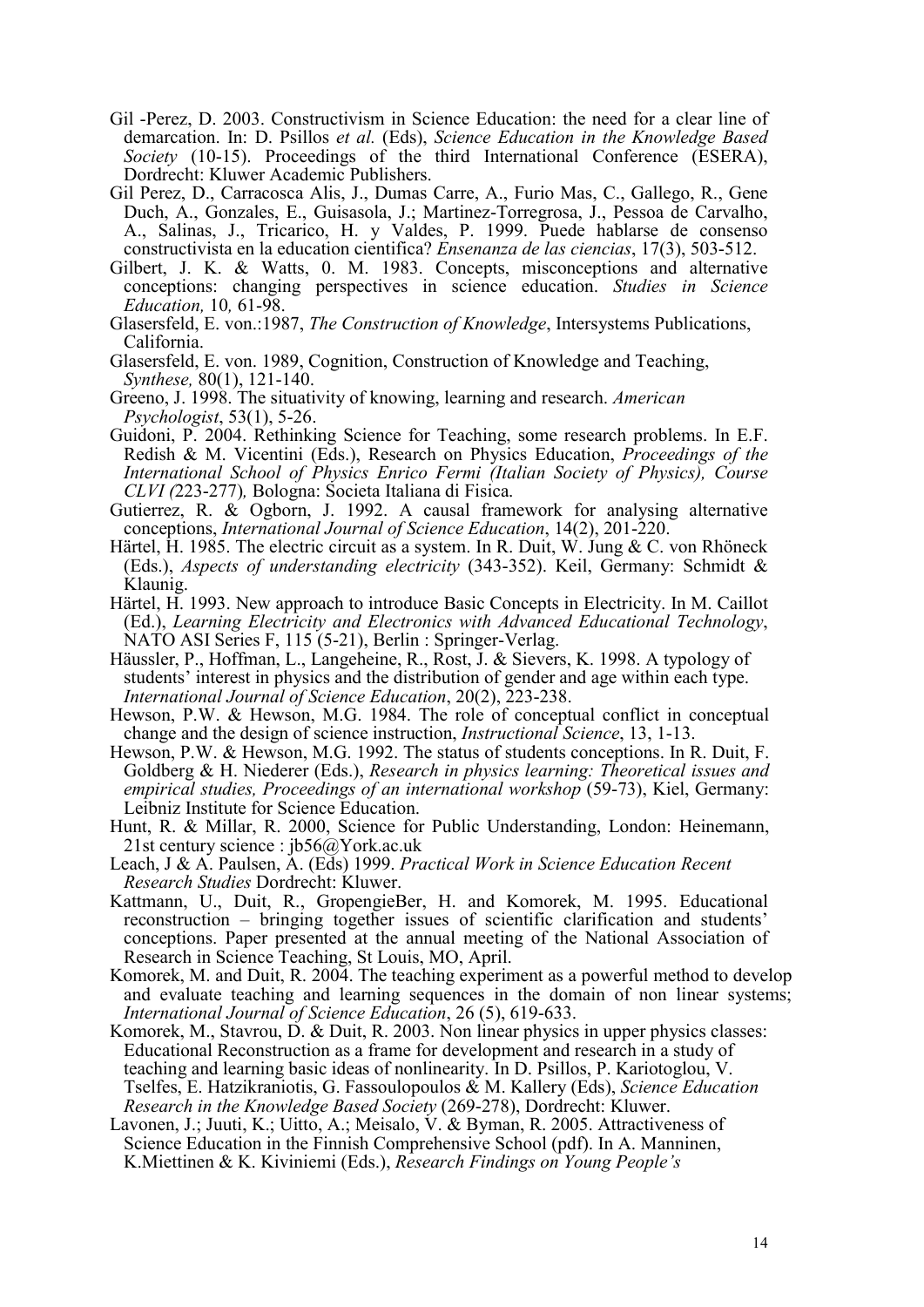Perceptions of Technology and Science Education. Mirror results and good practice. Helsinki: Technology Industries of Finland.

- Leach, J. & Scott, P. 2002. Designing and Evaluating Science Teaching Sequences : An Approach Drawing upon the Concept of Learning Demand and a Social Constructivist perspective. Studies in Science Education, 38, 115-142.
- Lemke, J.L. 1990. Talking Science, Norwood, NJ, 115-142.
- Lijnse, P.L. 1994. La recherche-développement: une voie vers une "structure didactique" de la physique empiriquement fondée, Didaskalia 3, 93-108.
- Lijnse, P. L. 1995. 'Developmental research' as a way to an empirically based didactical structure' of science. Science Education, 79(2), 189-199.
- Lijnse, P.L. 2000. Didactic of Science: the forgotten dimension in science education research? In: R. Millar, J. Leach & J. Osborne (Eds), Improving Science Education, the contribution of research (308-326), Buckingham: Open University Press.
- Lythcott, J. 1983. "Aristotelian Was Given as the Answer, but What Was the Question? In H.Helm & J.D. Novack (Eds.): Proceedings of the International Seminar Misconceptions in Science and Mathematics, Cornell University, Ithaca, 257-271.
- Matthews, M. 1994, Science Teaching: The Role of History and Philosophy of Science, London: Routledge.
- Méheut, M. & Psillos, D. 2004. Teaching-learning sequences: aims and tools for science education research, *International Journal of Science Education*, Special issue, 26(5), 515-535.
- Millar, R. & Driver, R.:1987. Beyond Processes, Studies in Science Education 14, 33- 62.
- Millar, R. 1989. Constructive criticisms, International Journal of Science Education, Special issue, 11 (5), 587-596.
- Niedderer, H. 1987. A teaching strategy based on students' alternative frameworks theoretical conceptions and examples. In: Proceedings of the Second International Seminar. Misconceptions and Educational Strategies in Science and Mathematics 2: (360-367), Ithaca: Cornell University.
- Novak, J.:1977, A Theory of Education, Cornell, Ithaca: University Press
- Novak, J.:1988. Constructivismo humano: un consenso emergente. Ensenanza de las ciencias, 6(3), 213-223.
- Ogborn, J. 1997. Constructivist metaphors in science learning. Science and Education, 6(1-2), 121-133.
- Ogborn, J., Kress, G., Martins, I. & McGillicuddy, K. 1996. Explaining Science in the Classroom, Buckingham: Open University Press.
- Piaget, J. 1964. Development and Learning. Journal of Research in Science Teaching 2:176-186.
- Piaget, J. 1977. The development of thought. Transl. A. Rosin, Oxford: Blackwell.
- Pinto, R. (Ed.) 2002. Special issue. The use of images in Teaching. International Journal of Science Education.24(3).
- Pintricht, P.R., Marx, R.W. and Boyle, R.A., 1993. Beyond cold conceptual change: The role of motivational beliefs and classroom contextual factors in the process of conceptual change. Review of Educational Research, 63, 167-1999.
- Posner, C. J., Strike, K. A., Hewson, P. W. & Gertzog, W. A. 1982. Accommodation of a scientific conception: toward a theory of conceptual change. Science Education 66(2), 211-227.
- Psillos, D. 1995. Adapting Instruction to Students' Reasoning. In D. Psillos (Ed.). "European Research in Science Education". Proceedings of the second PhD Summerschool. Leptokaria, Thessaloniki : Art of Text, 57-71.
- Rozier, S. & Viennot, L. 1991. Students' Reasoning in Thermodynamics, International Journal of Science Education, 13(2), 159-170.
- Sassi, E., Monroy, G. & Testa, I. 2004. Teacher Training about Real Time Approaches: Research-based guidelines and Training Material, Science Education, 89 (1).
- Schreiner, C. & Sjøberg, S. 2005. Empowered for action? How do young people relate to environmental challenges? In S. Alsop (Ed.), Beyond Cartesian Dualism. Encountering affect in the teaching and learning of science. Dordrecht: Springer.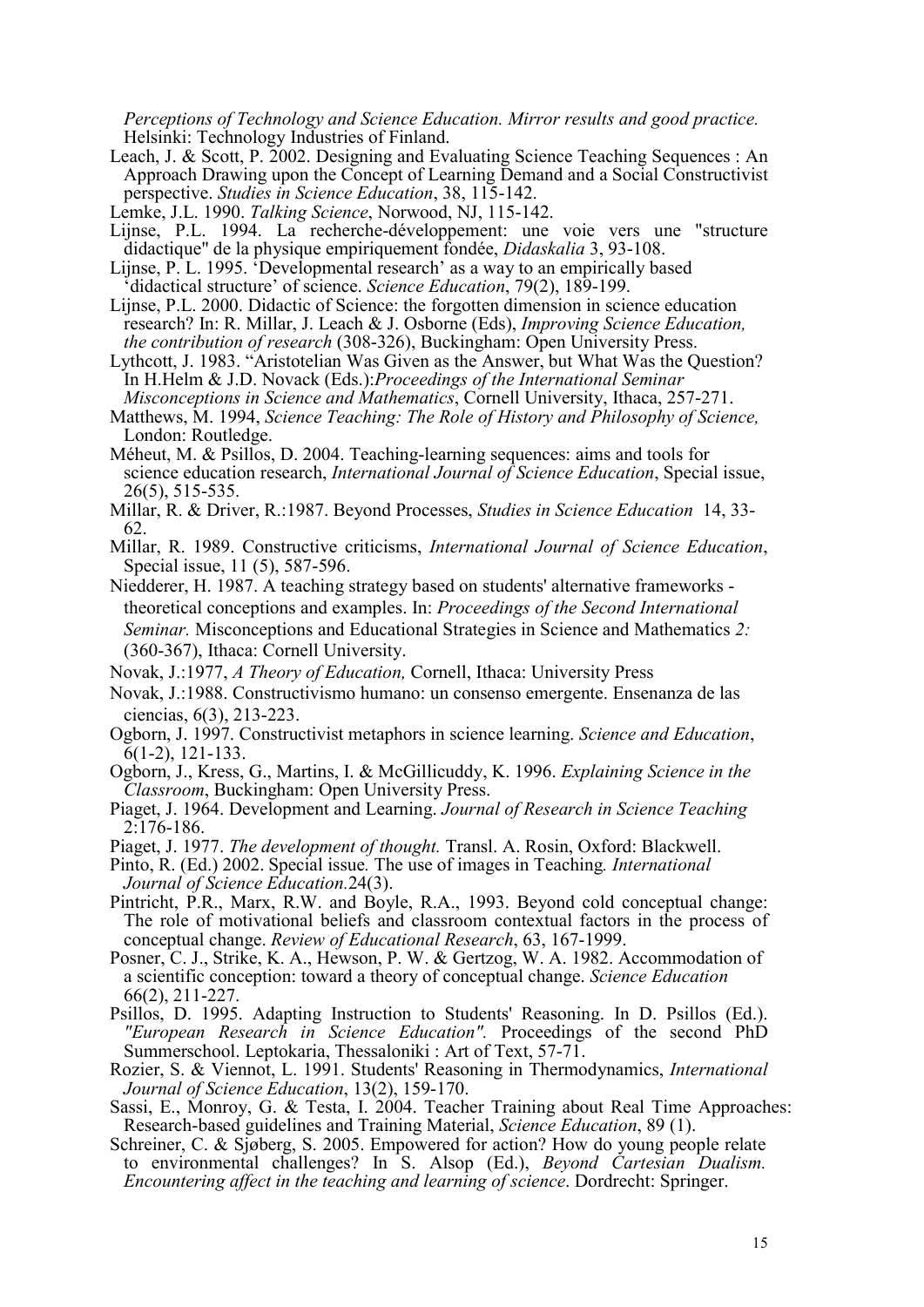Scott, P.H., Asoko, H.M. & Driver, R. 1998. Teaching for conceptual change: A review of strategies. In A. Tiberghien; E.-L. Jossem & J. Barojas (Eds): Connecting Research in Physics Education with Teacher Education. http://gric.univlyon2.fr/gric3/ressources/ICPE/francais/BOOKS.html

Séré, M.G. 2002. Towards renewed research questions from the outcomes of the European project Labwork in Science Education. Science Education, 86(5), 624-644.

- Sherwood, B.A. & Chabay, R.W. 1993. Electrical Interactions and the Atomic Structure of Matter. In M. Caillot (Ed.), Learning Electricity and Electronics with Advanced Educational Technology, NATO ASI Series F, vol. 115 (23-35), Berlin : Springer-Verlag.
- Shipstone, D. 1985. Electricity in simple circuits. In Driver et al. (Eds.),Children's Ideas in Science, (33-51). Milton Keynes : Open University Press.
- di Sessa, A. 1983. Phenomenology and the evolution of intuition, In: D. Gentner & A.L. Stevens (Eds.) Mental models (15-33), Lawrence Erlbaum Associates, Hillside, NJ.
- Solomon, J. 1983. Learning about energy: how pupils think in two domains. European Journal of Science Education 5(1), 49-59.
- Solomon, J. 1994. The Rise and Fall of Constructivism, Studies in Science Education, 23, 1-19.
- Stark, R. & Gray, D. 1999. Gender preferences in learning science. International Journal of Science Education, 21(6), 633-643.
- Stavy, R. 1991. Using analogy to overcome misconceptions about conservation of matter. Journal of Research in Science Teaching, 28(4), 305-313.
- Stylianidou, F., Boohan, R. & Ogborn, J. 2005. Science teachers' transformations of the use of computer modelling in the classroom: using research to inform training. Science Education, 89(1), 56-70.
- Stylianidou, F., Ogborn, J., Andresen, O., Balzano, E., Giberti, G., Gutierrez, R., Kolsto, S.D., Monroy, G., Perez, O., Pinto, R., Quale, A., Rebmann, G. & Sassi, E. 2000. The nature of use by science teachers of informatic tools. STTIS Transversal Report (WP1.2), www.uab.es/sttis.htm
- Suchting, W. 1992. Constructivism Deconstructed, Science and Education 1, 223-254.
- Taber, K.S. 2006. Beyond constructivism: the progressive research programme into learning science, *Studies in Science Education*, 42, 125-184.
- Tiberghien, A. 2000. Designing teaching situations in the secondary school. In R. Millar, J. Leach & J. Osborne (Eds.): Improving Science Education - The contribution of research.(27-47), Buckingham: Open University Press.
- Tiberghien, A., Veillard, L., Le Maréchal, J.F., Buty, C., & Millar, R. 2001. An analysis of labwork tasks used in science teaching at upper secondary school and university levels in several european countries. Science Education, 85(5), 483-508.
- Trumper, R. 2006. Factors Affecting Junior High School Students' Interest in Physics. Journal of Science Education and Technology, 15(1), 47-58.
- Tyson, L.M., Venville, G.J., Harrison, A.G. & Treagust, D.F. 1997. A multidimensional framework for interpreting conceptual change in the classroom. Science Education, 81, 387-404.
- Van der Veer & Valsiner, 1991. Understanding Vygotsky: a quest for synthesis. Oxford: Blackwell.
- Van Oers, B. 1998. From context to decontextualising, Learning and Instruction, 8 (6), 473-488.
- Viennot L. 1991. Students' ideas and common experience: a direct link? In Aufsätze zur Didaktik des Physik, Festschriff zum 65 Geburtstag von Walter Jung (267-273), H Wiesner (Ed.), Frankfurt Am Mein: Franzbecker.
- Viennot, L. 1996. Raisonner en physique, la part du sens commun. Bruxelles: De Boeck. (for the French version)
- Viennot, L. 2001. Reasoning in physics. The part of common sense, Bruxelles: Kluwer. (for the English version)
- Viennot L. 2006.Teaching rituals and students' intellectual satisfaction, Physics Education 41, 400-408. http://stacks.iop.org/0031-9120/41/400.